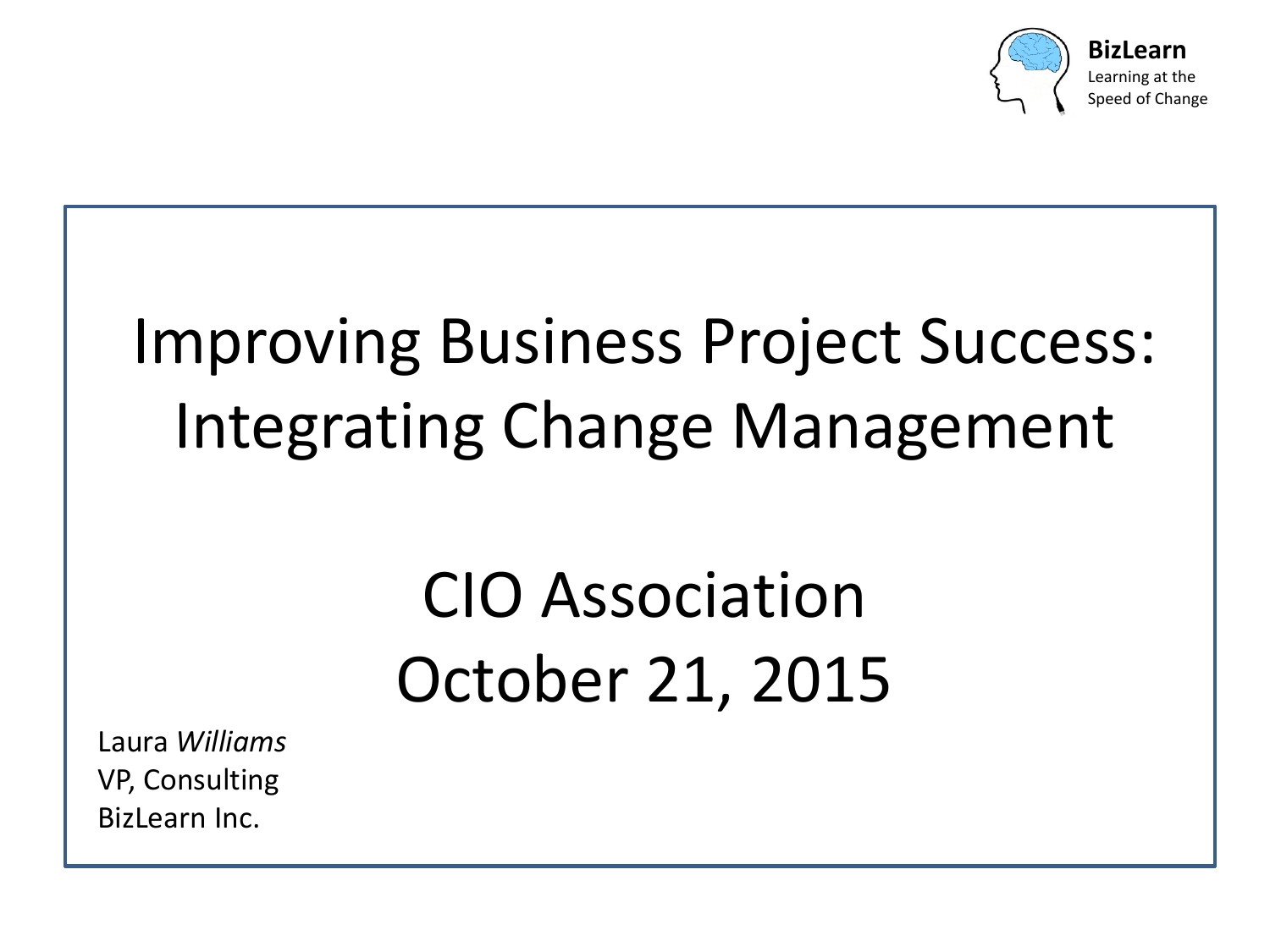

# Improving Business Project Success: Integrating Change Management

Objectives for today:

- 1. Understand what Organizational Change Management (OCM) is and why it is important to business project success.
- 2. Develop the "elevator speech" for obtaining OCM resources.
- 3. Obtain three practical pieces of advice from projects.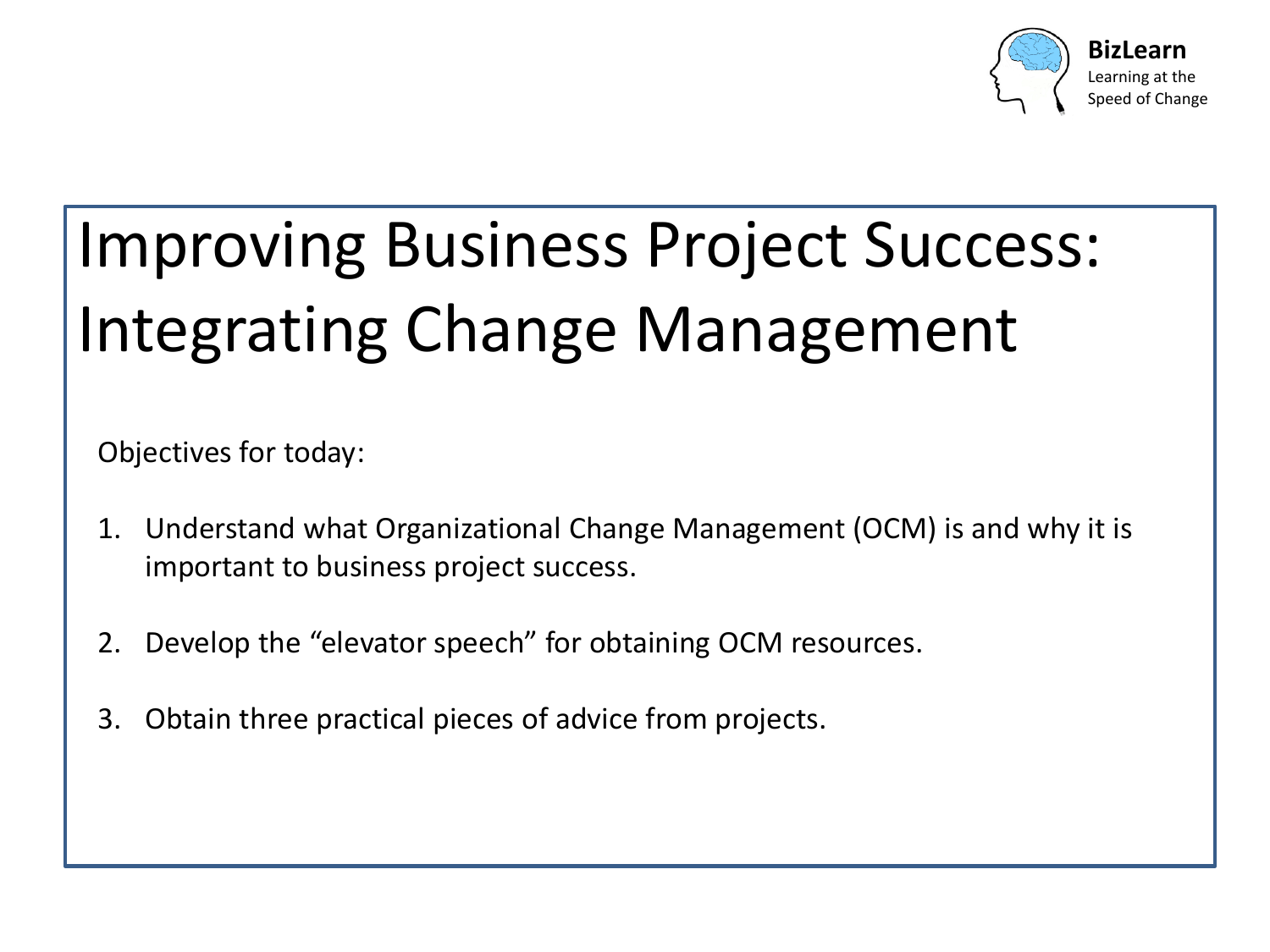

# BizLearn Canada



#### BizLearn Canada

Who are we? A group of IT and Education consultants.

What services do we provide?

- eLearning framework
- eLearning development
- Organizational Change Management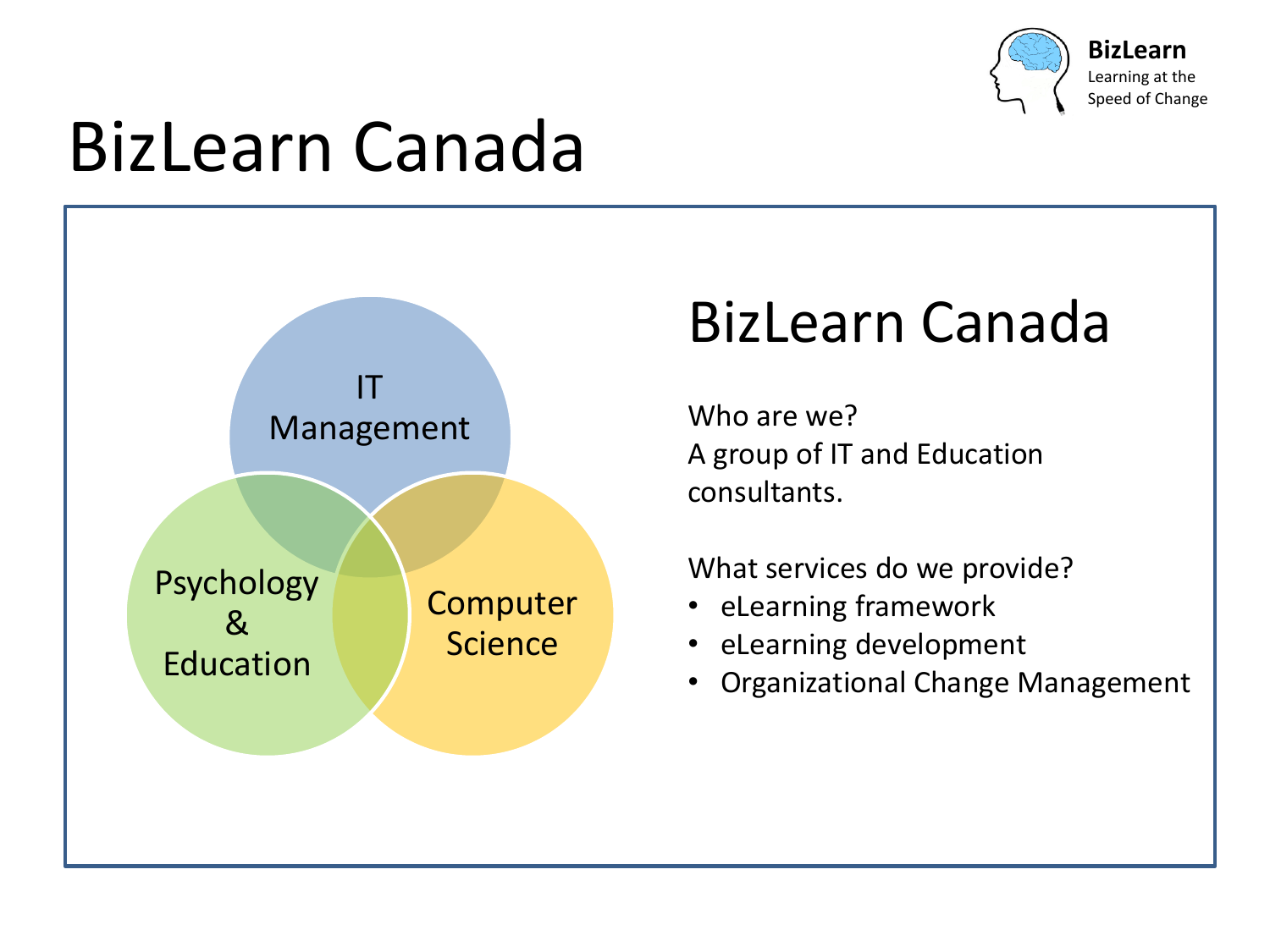

Speed of Change

#### Change

[Defining Change](https://www.youtube.com/watch?v=tzlKoYLzdFo)

From: Camlin at https://www.youtube.com/watch?v=tzlKoYLzdFo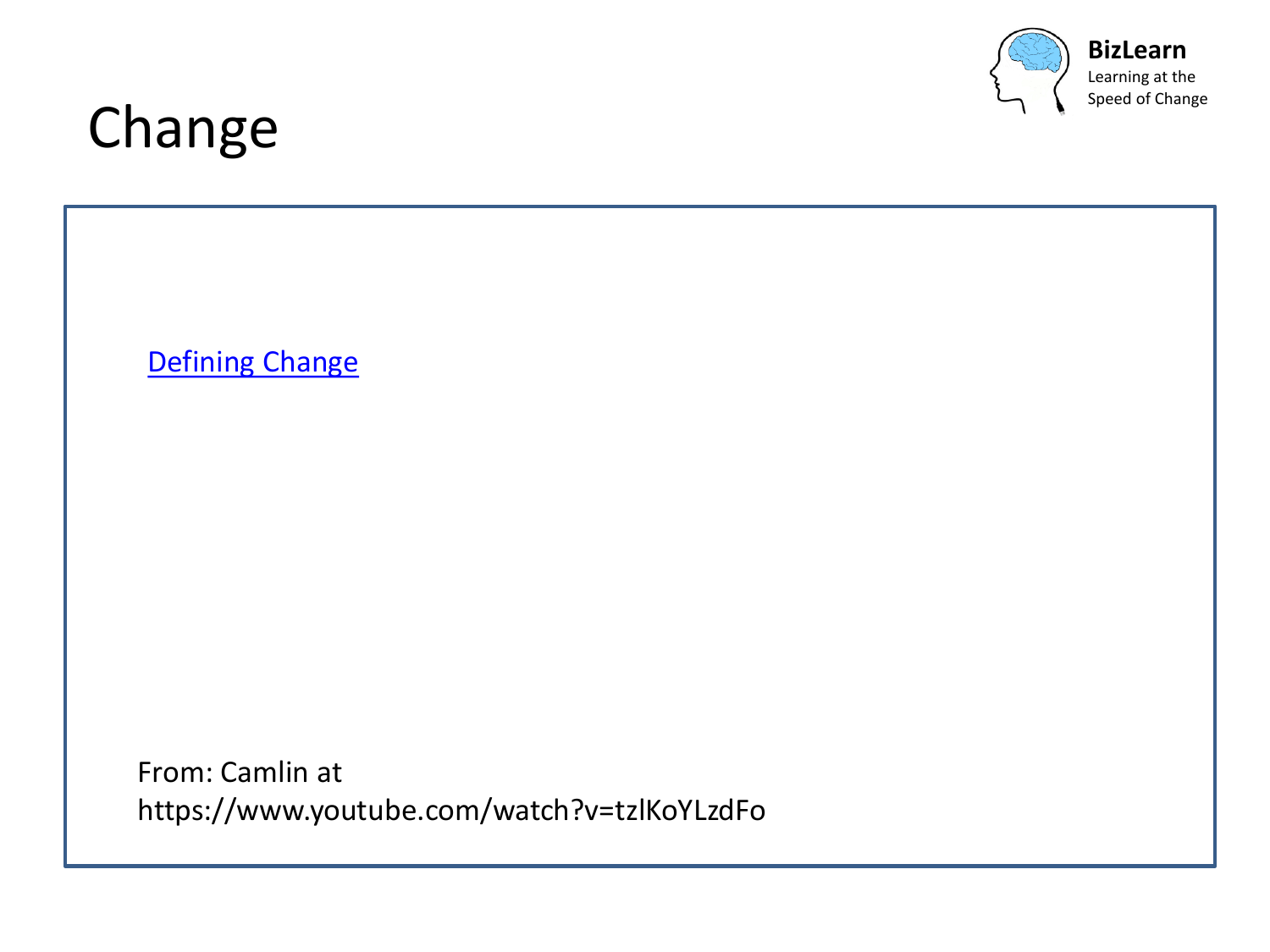

# Defining Project "Success"?

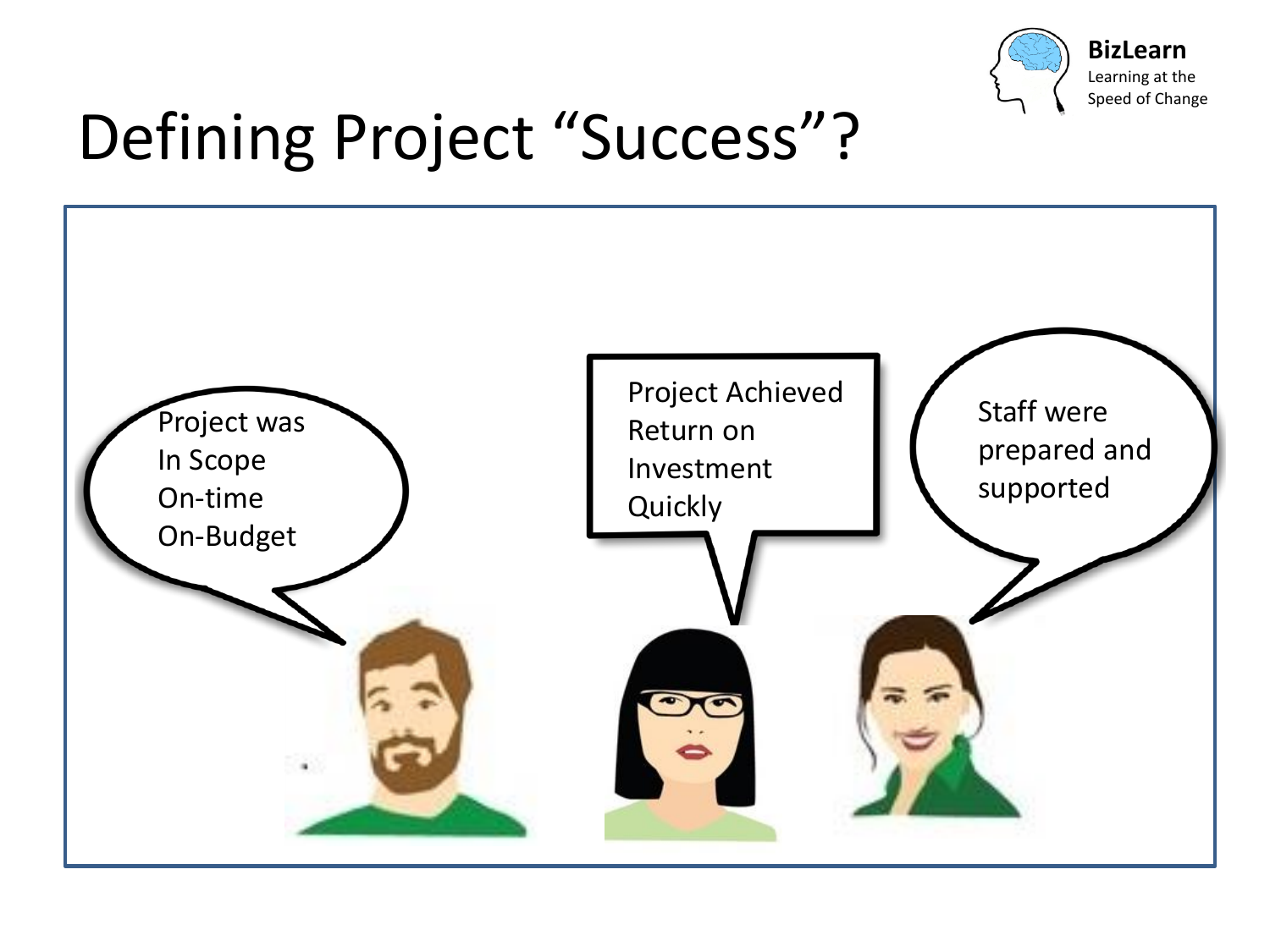

# Defining Project "Success"?

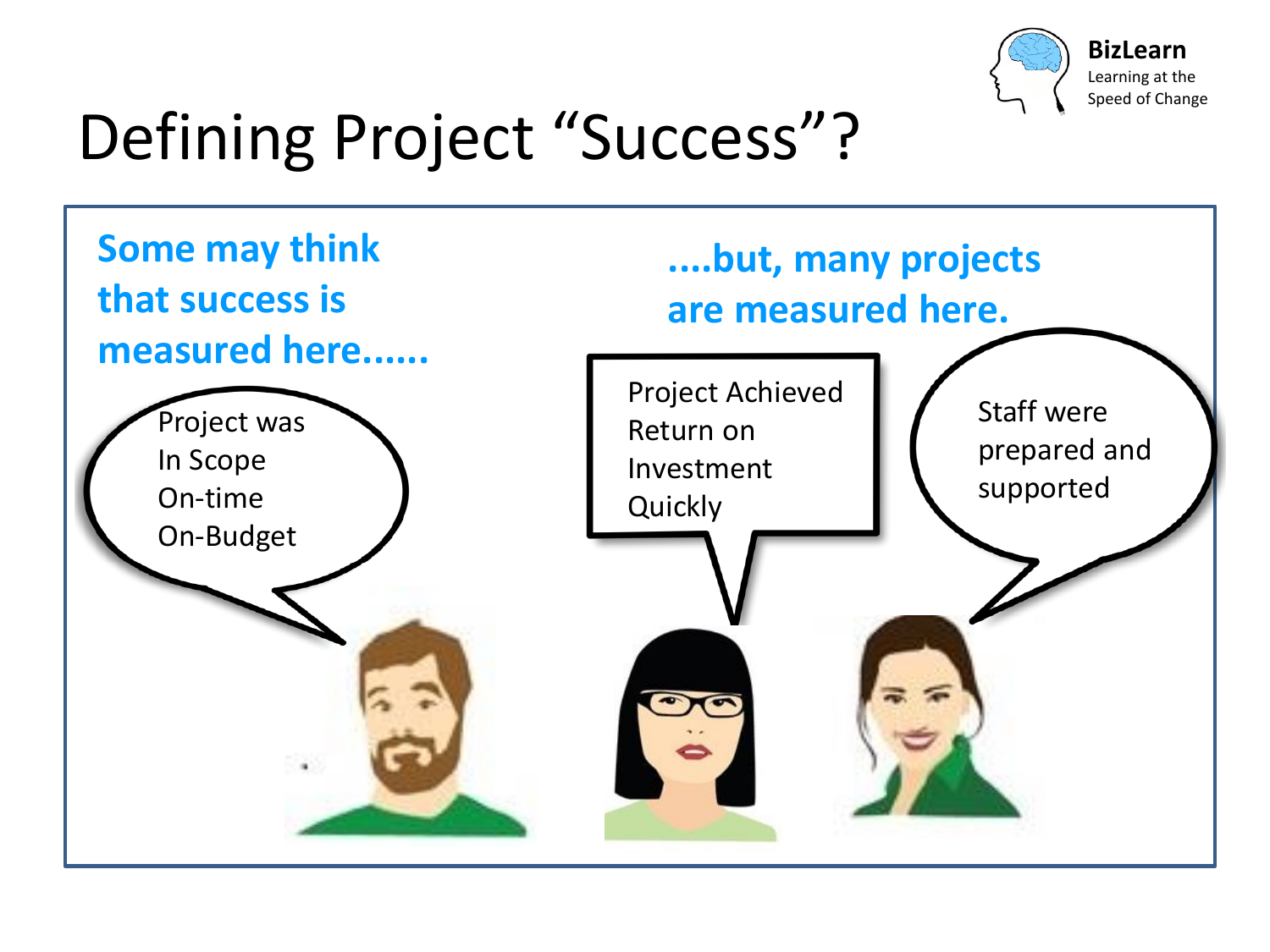

### The "soft stuff" is the hard stuff.



**"The soft stuff is always harder than the hard stuff."**

**— Roger Enrico** *Vice Chairman, Pepsico*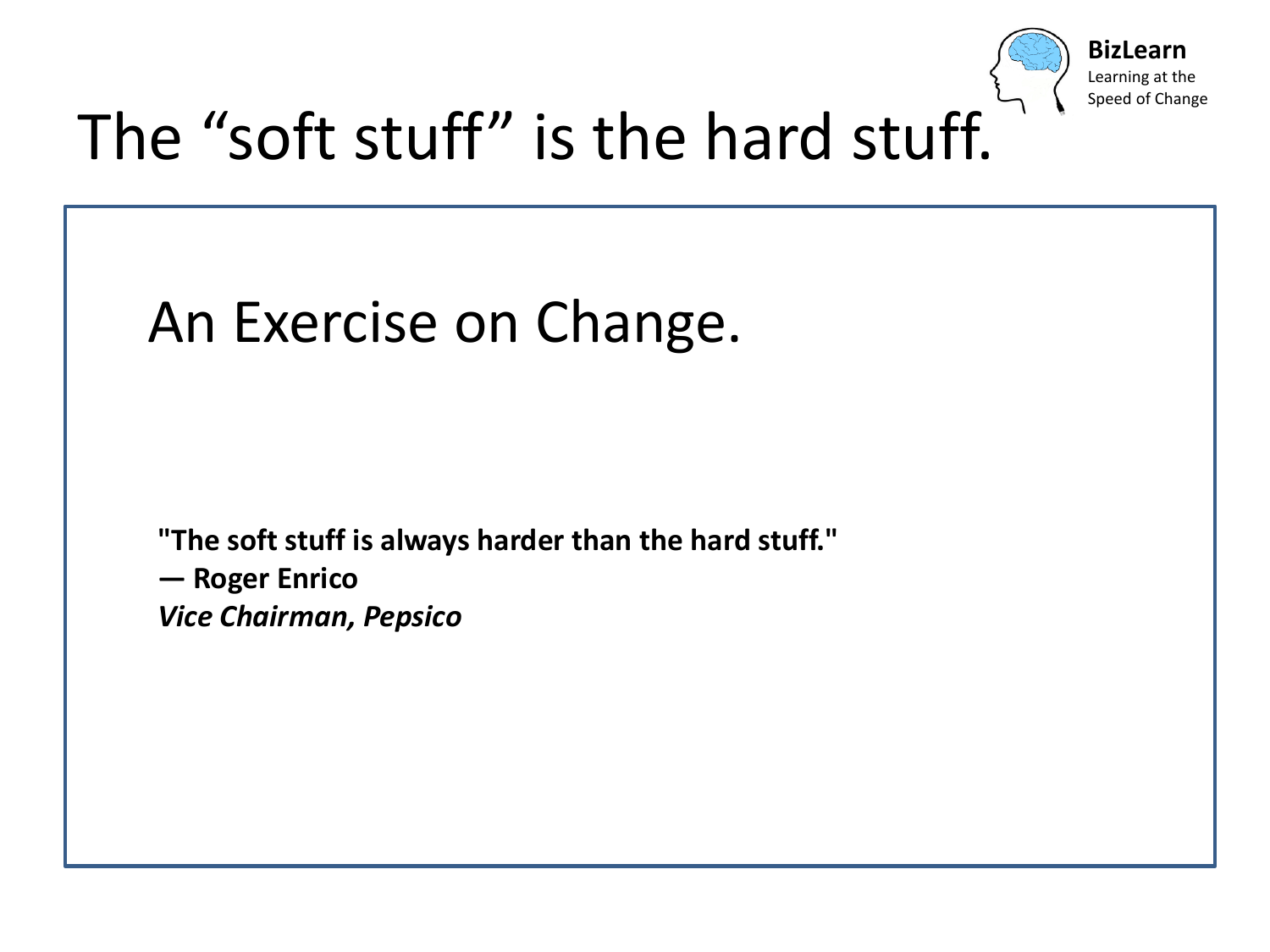

### The "soft stuff" is the hard stuff.

Video on human response to change.

[Bronze Project Initiation](https://www.youtube.com/watch?v=XTLyXamRvk4)

Organizational Change Management (OCM) is the systematic use of best practices for the "soft" or "people" side of change.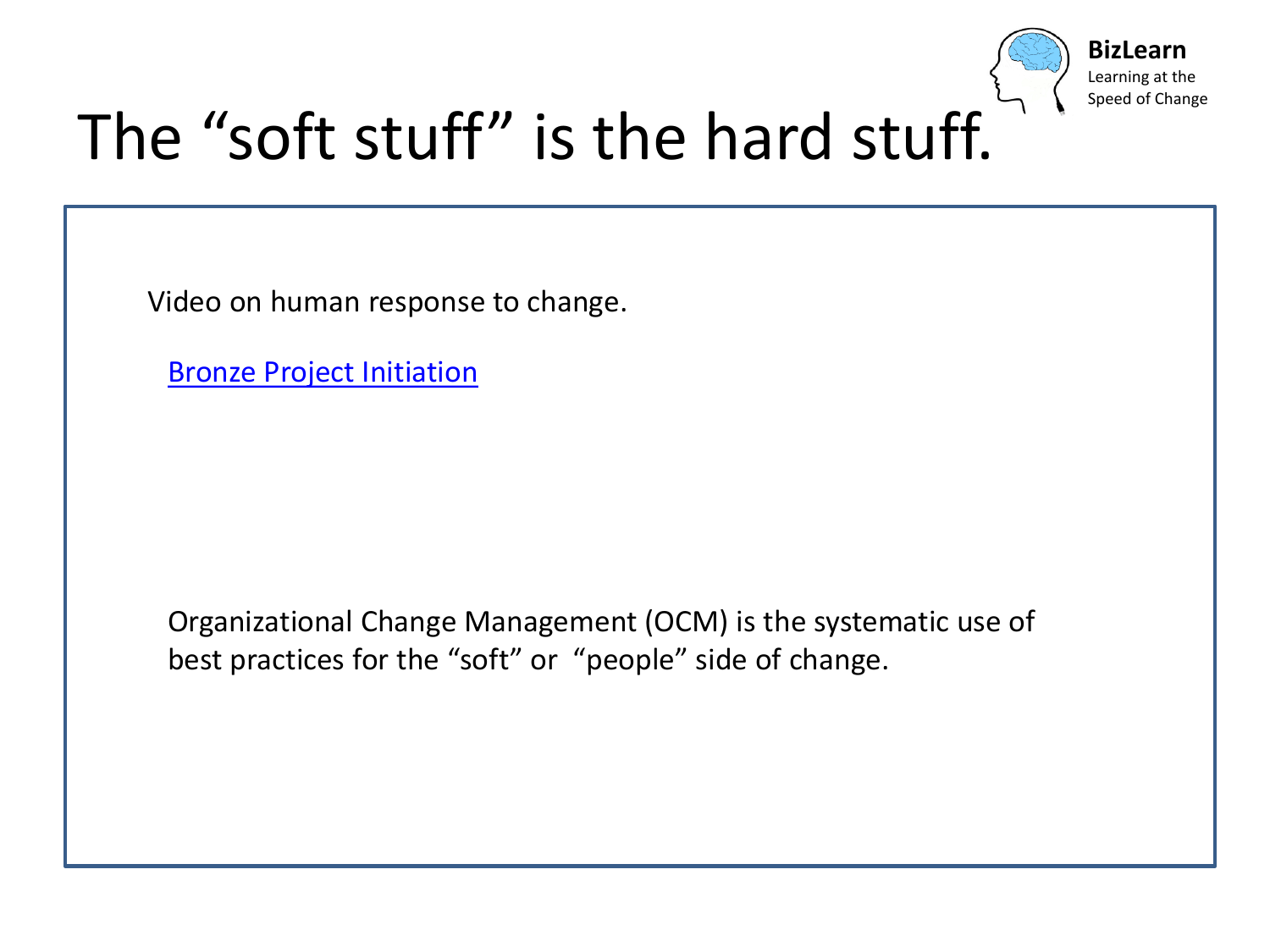

#### Why Incorporate Change Management?

On average, Organizations reported that about 40% of projects were "successful". Organizations with OCM maturity, reported 80% success rate.



#### **Share of Successful Projects**

From: "Making Change Work", IBM, 2008 http://www-07.ibm.com/au/pdf/making\_change\_work.pdf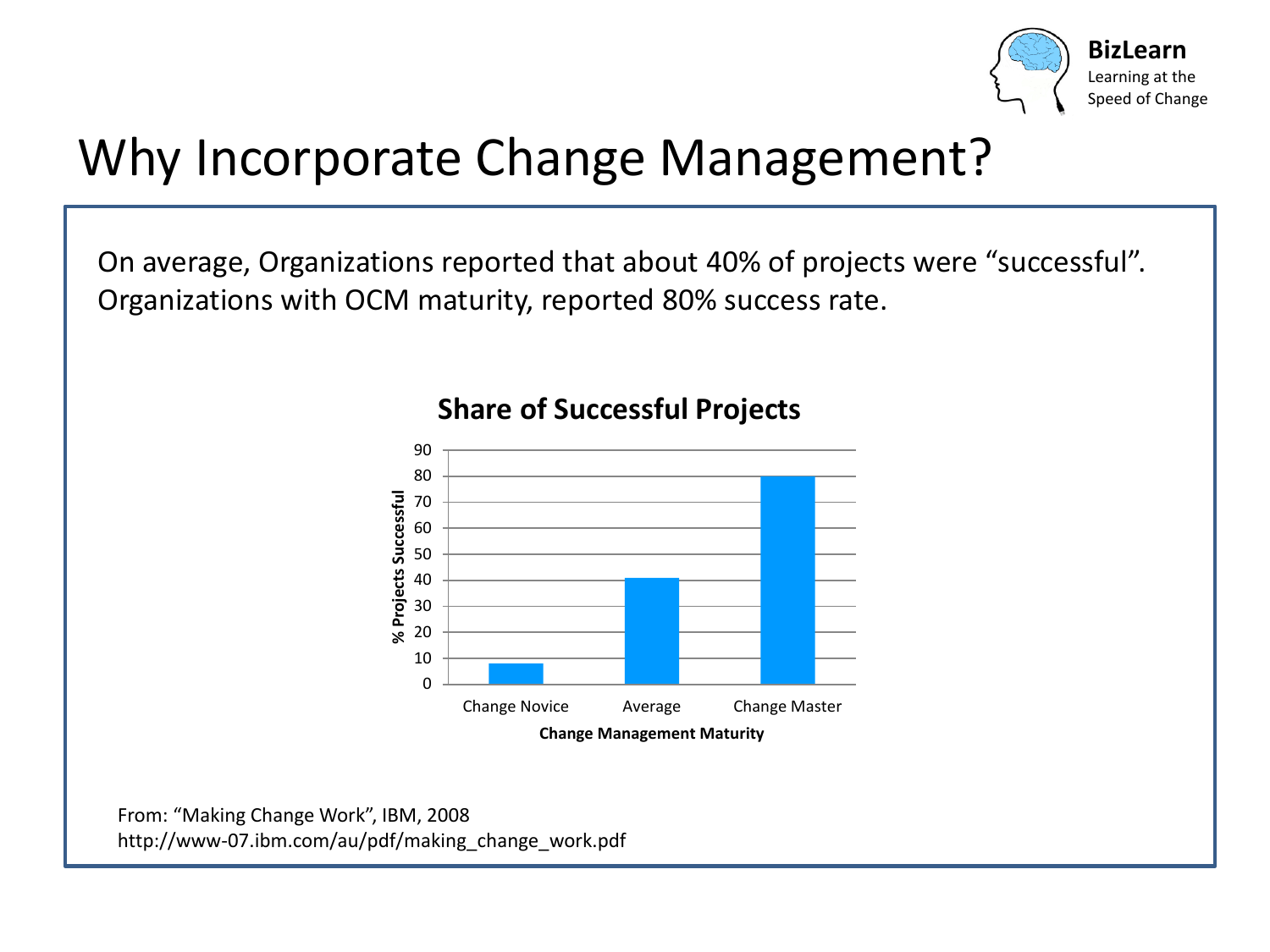

### Project vs Change Management

| <b>Project Management</b>    | <b>Change Management</b>     |
|------------------------------|------------------------------|
| In Scope                     | Change Impacts               |
| On Time                      | <b>Benefits</b>              |
| In Budget                    | <b>Training and Learning</b> |
| <b>Project Communication</b> | <b>Change Communication</b>  |
|                              |                              |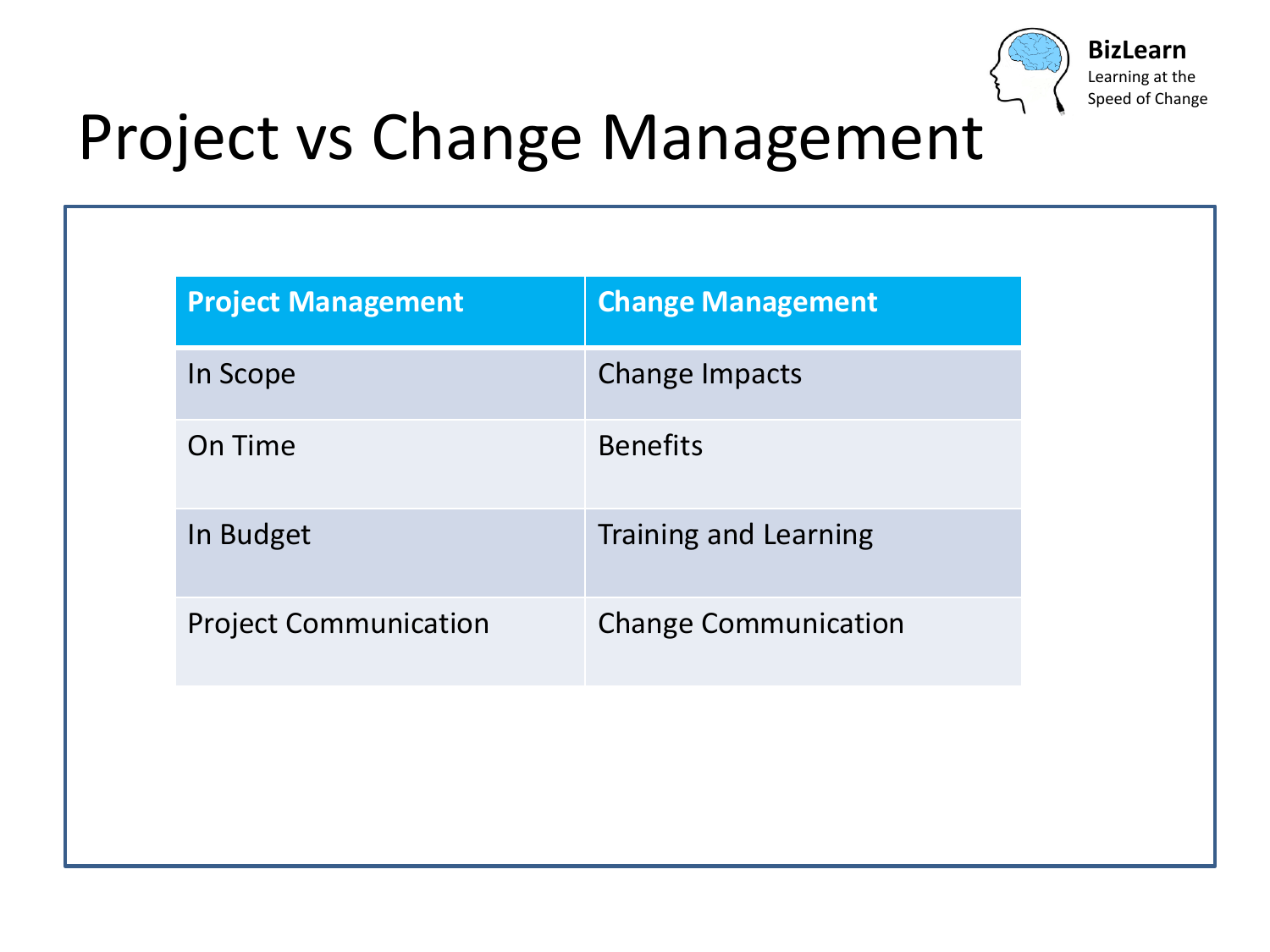

#### Evaluating Projects: Do you need OCM?

Exercise:

On the form provided, evaluate three large projects that your IT organization are involved in.

| <b>Domain</b>  | <b>Amount of Change</b> |  |  |  |  |  |                   |                    |                |   |     |  |  |
|----------------|-------------------------|--|--|--|--|--|-------------------|--------------------|----------------|---|-----|--|--|
|                | None -> Some ->         |  |  |  |  |  |                   | <b>Substantial</b> |                |   |     |  |  |
|                |                         |  |  |  |  |  | $0$ 1 2 3 4 5 6 7 |                    | 8 <sup>°</sup> | 9 | -10 |  |  |
| People         |                         |  |  |  |  |  |                   |                    |                |   |     |  |  |
| <b>Process</b> |                         |  |  |  |  |  |                   |                    |                |   |     |  |  |
| Technology     |                         |  |  |  |  |  |                   |                    |                |   |     |  |  |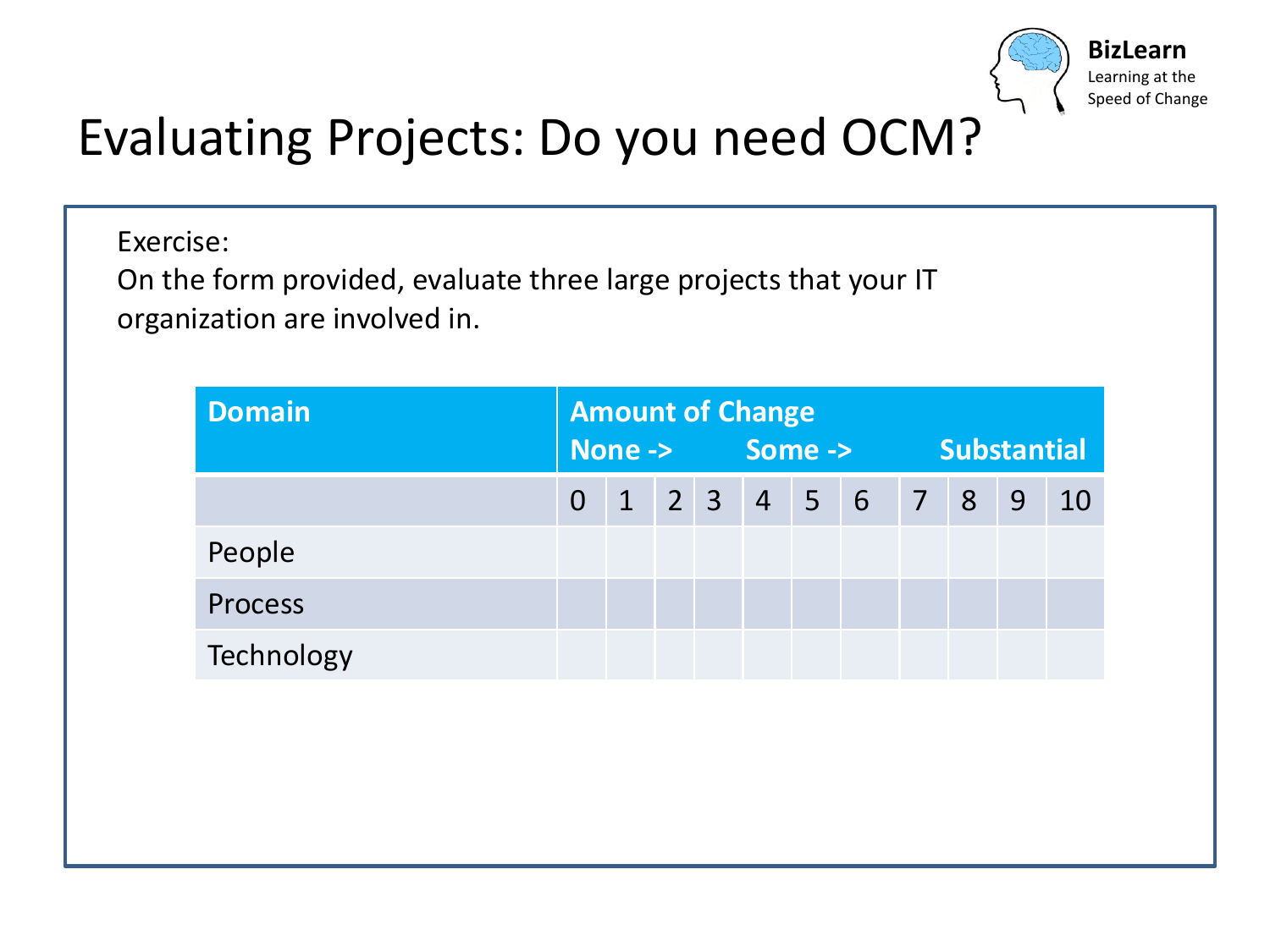

#### OCM 101: 3 things a CIO needs to know.

- 1. What is it? Organizational Change Management (OCM) is the set of best practices that supports the "people" side of change.
- 2. Why OCM? Substantial improvement in business project success. The Change Curve. Having people prepared for change reduces the productivity "dip" and accelerates business benefits.
- 3. How is it done?
	- A separate plan. Change Management Plan is most effective as a separate plan integrated with a Project Management Plan
	- Led by a Change PM;
	- With assigned timeline and resources.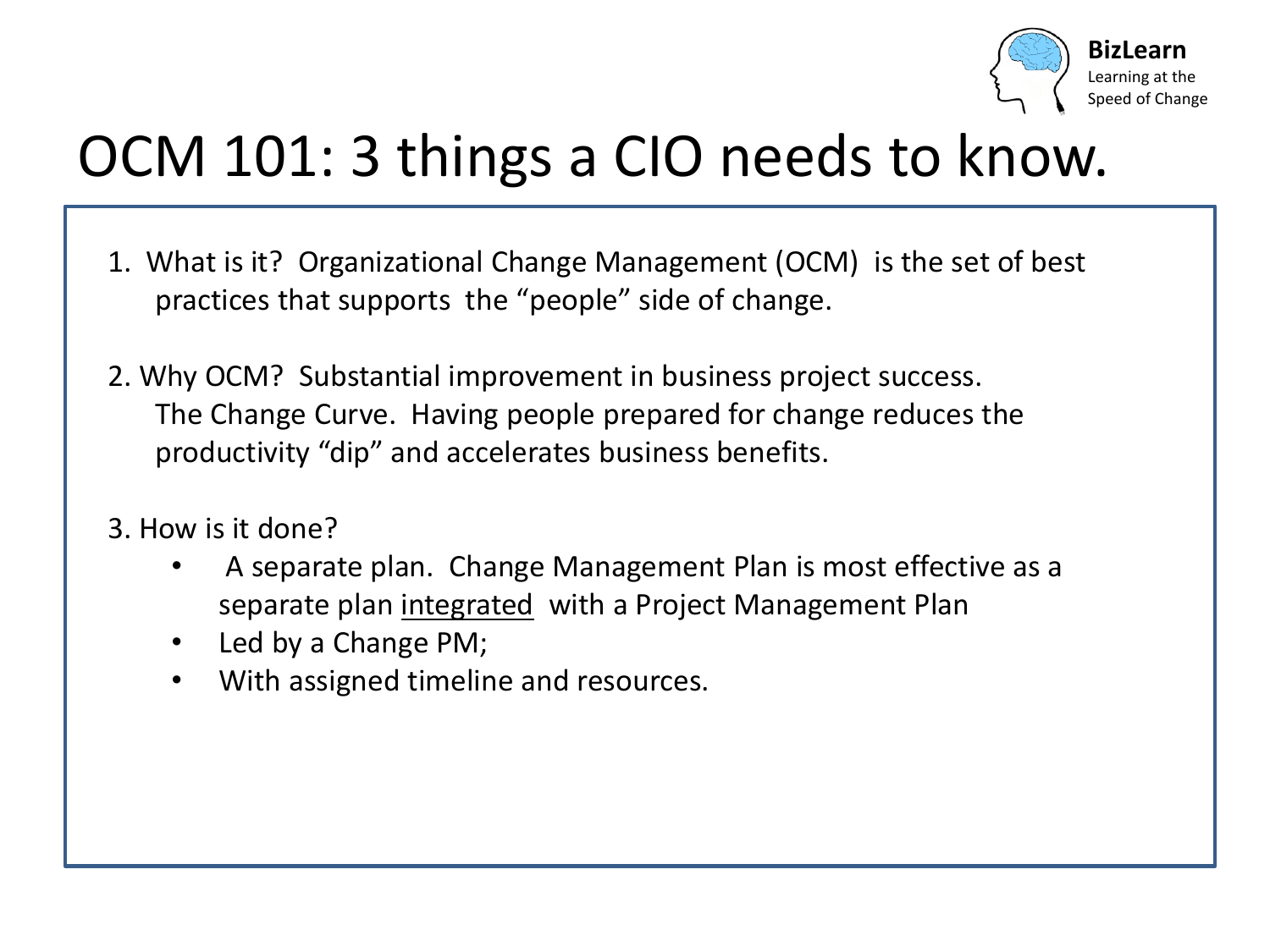

### The Change Curve

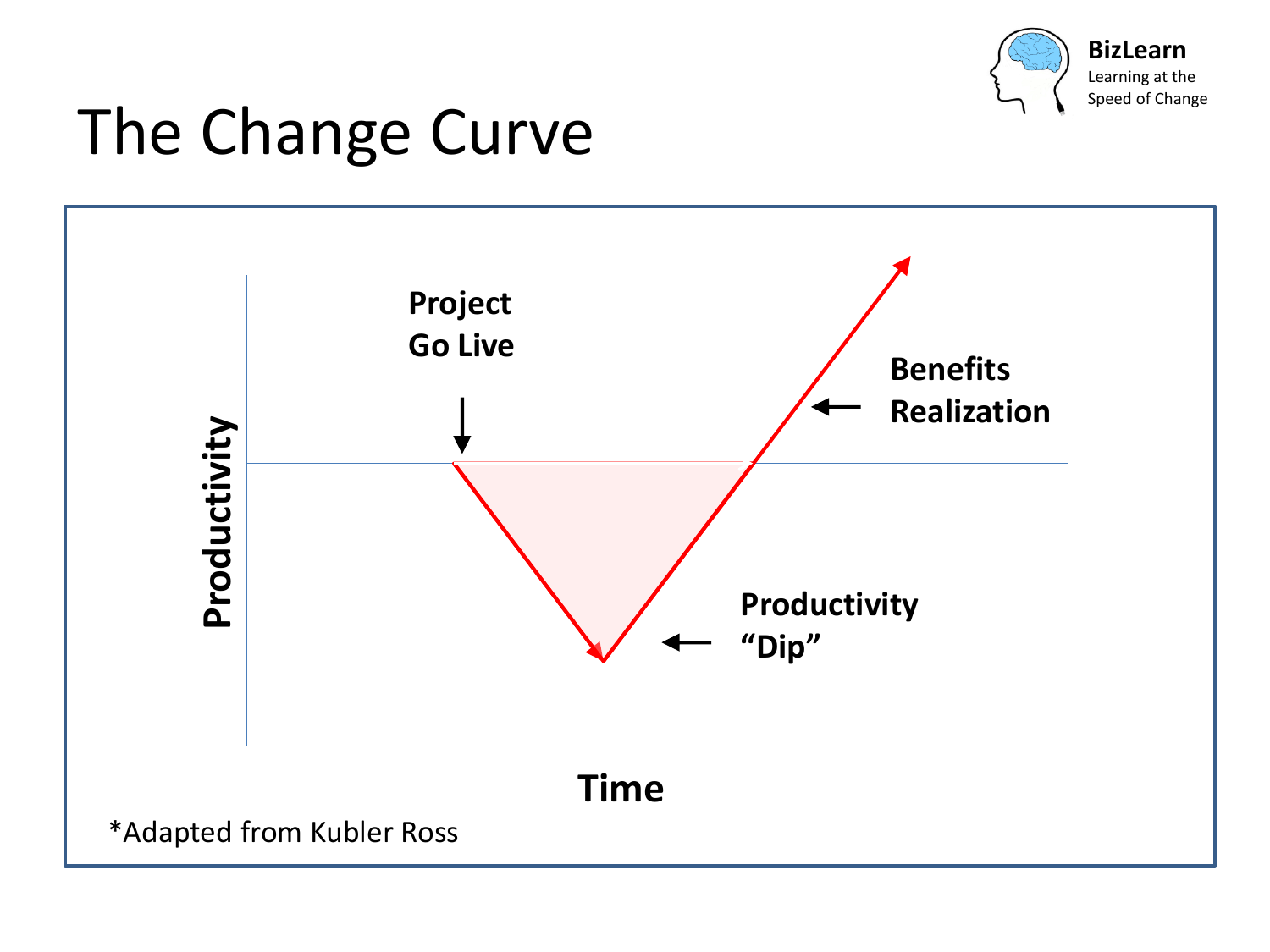

**BizLearn**

Learning at the Speed of Change

### The Change Curve

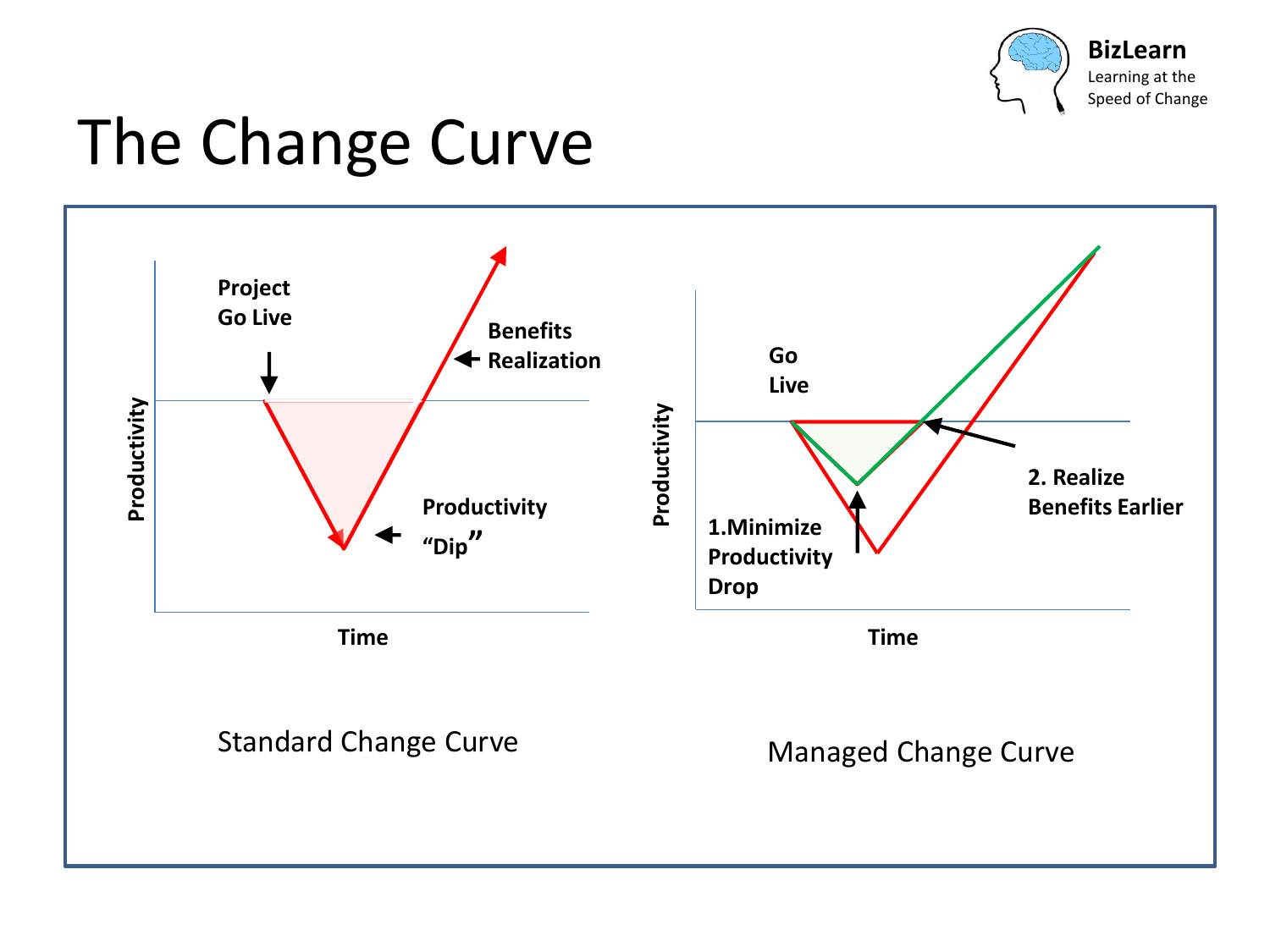

**BizLearn** Learning at the

Speed of Change

#### Training vs Learning

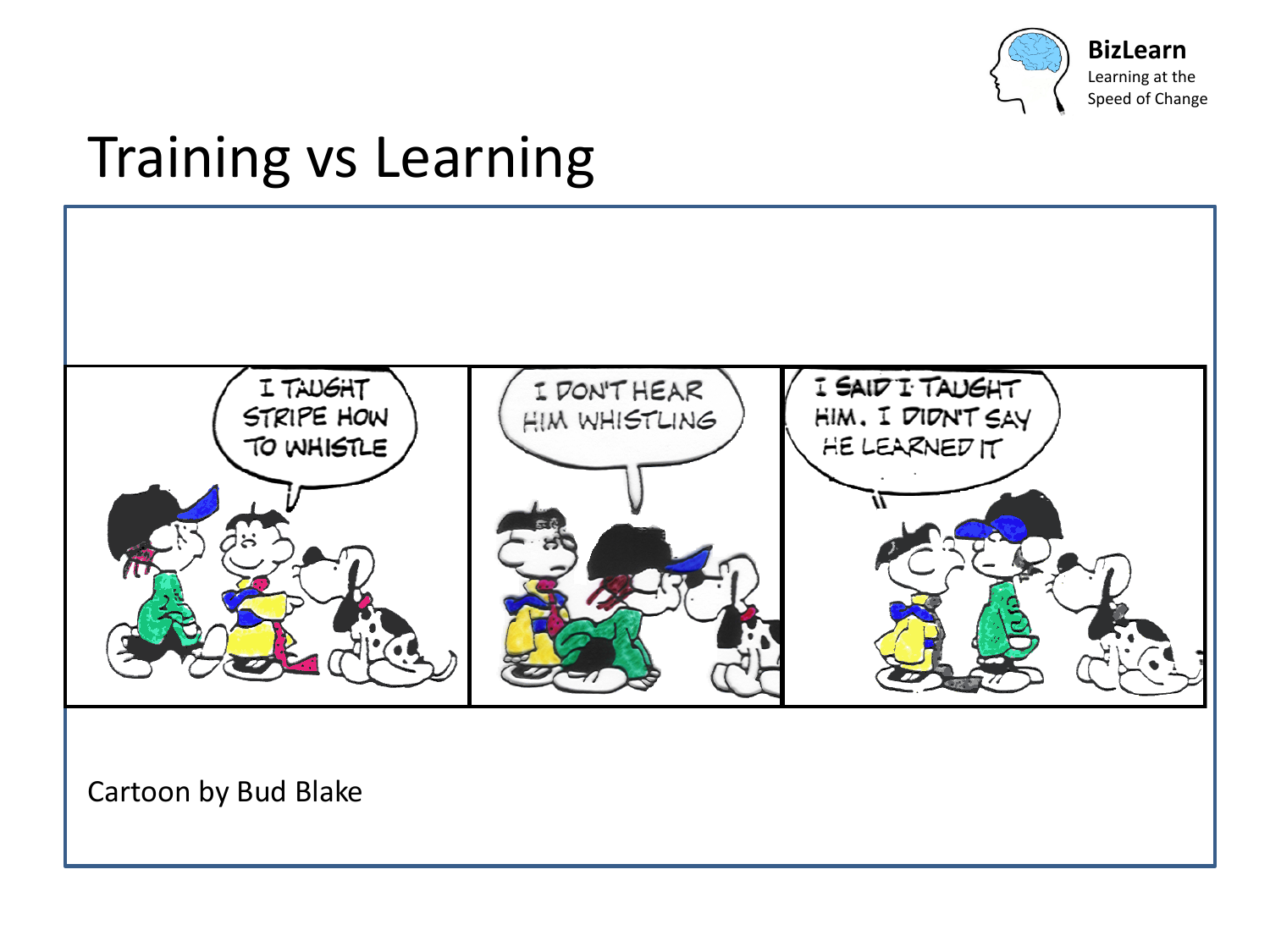

#### OCM: It's about learning.

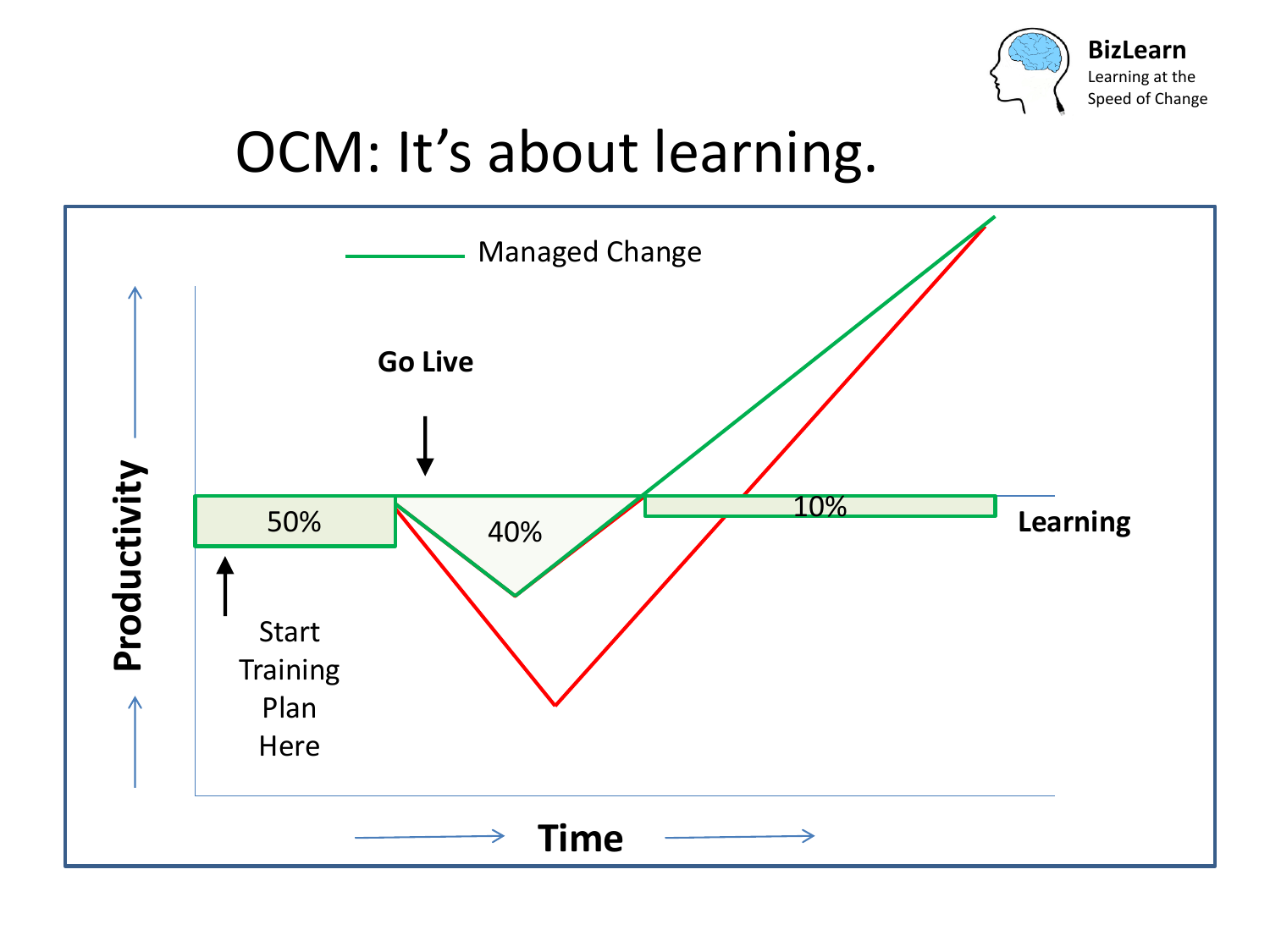

# OCM: Ask the right questions

1. When will staff/clients know the reason for change?

"We have an OCM plan, it just doesn't include benefits communication."

**[GmailTAP](https://www.youtube.com/watch?v=1KhZKNZO8mQ&index=4&list=PL9HrZY6iC2z3gqeAJ5_mnUAw1co-3hn8Q)** 

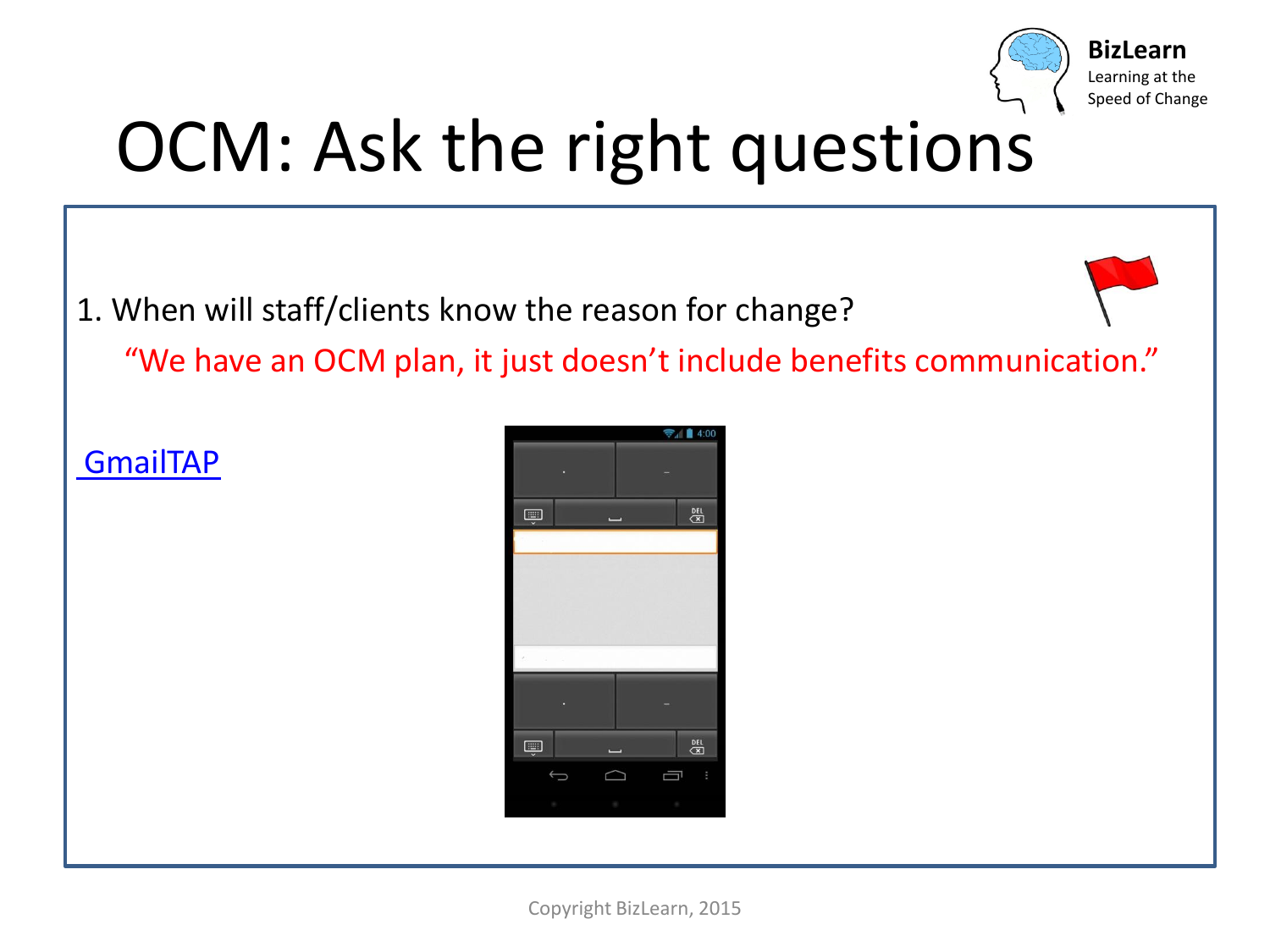

# OCM: Ask the right questions

2. When is training happening?

"We will train staff two weeks before Go-Live so that they don't forget.



Retrieved from: http://www.learningspy.co.uk/learning/learning-easy-hard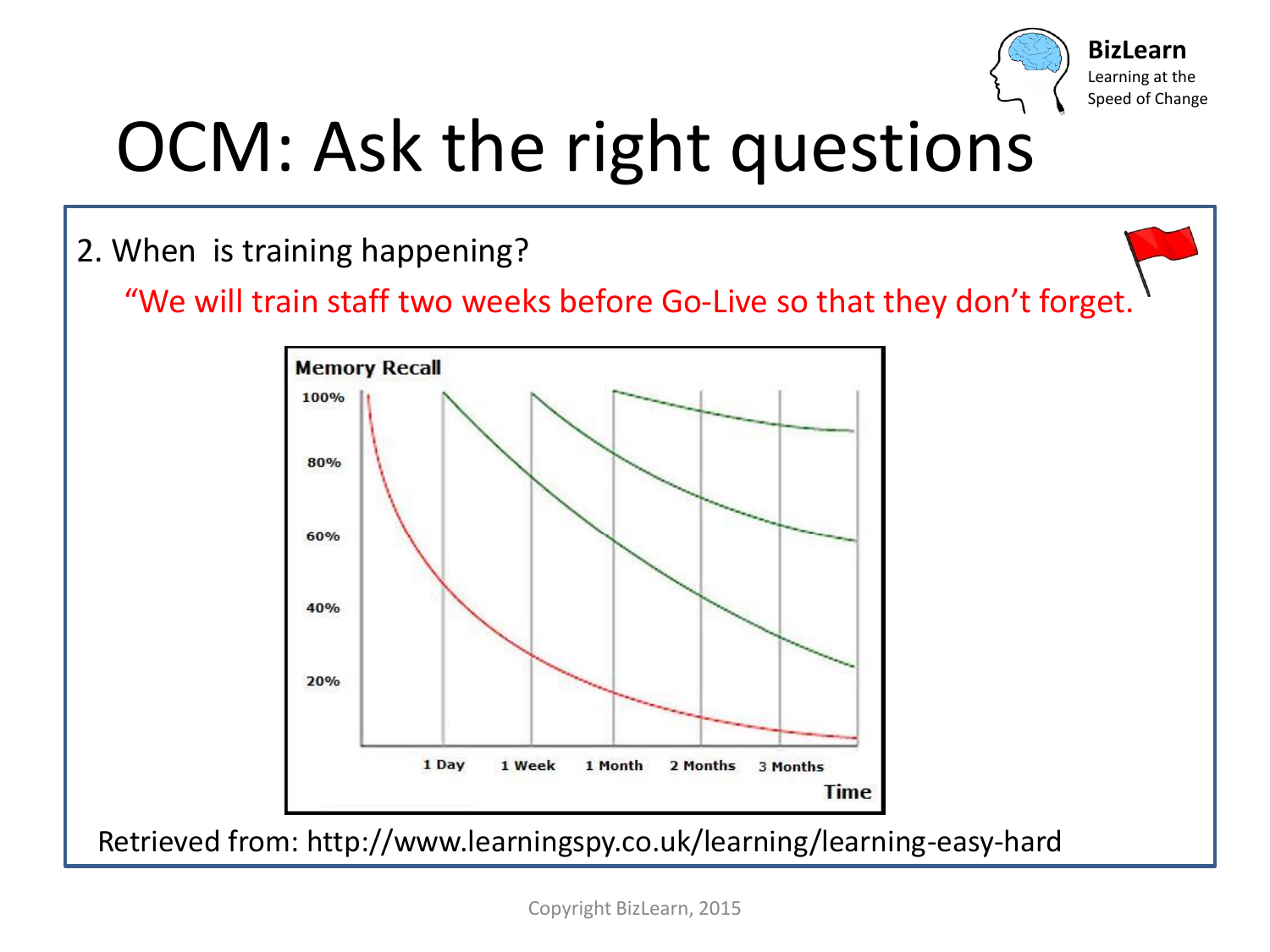

# OCM:Ask the right questions

3. What is the training for business process?

"We don't have process models and we don't need to do process training;.

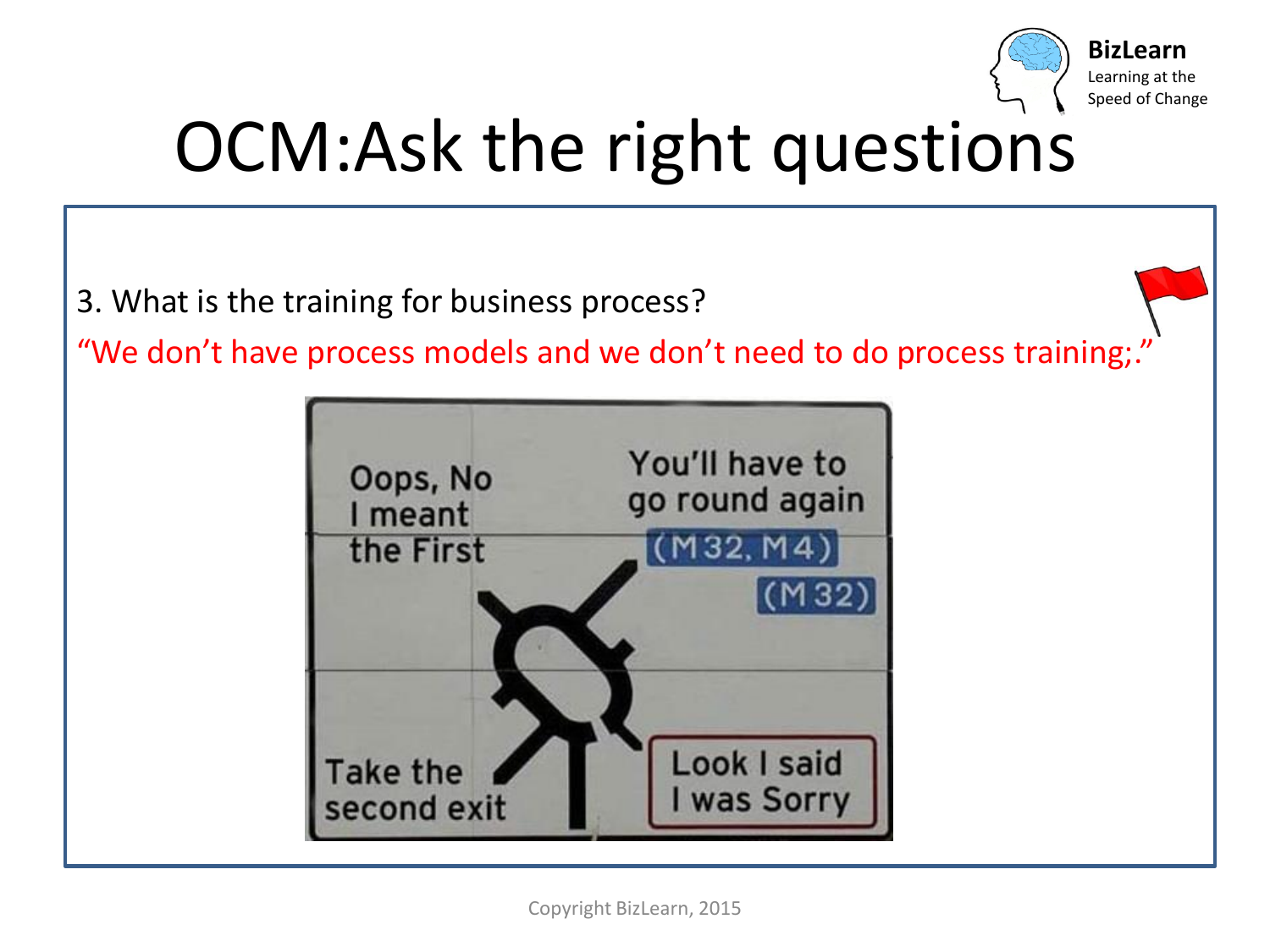

**BizLearn**

Learning at the Speed of Change

### 3 Pieces of Advice







**1. Communicate business benefits**. **2. Respect the learning process.** 

**3. Have a plan to train processes.**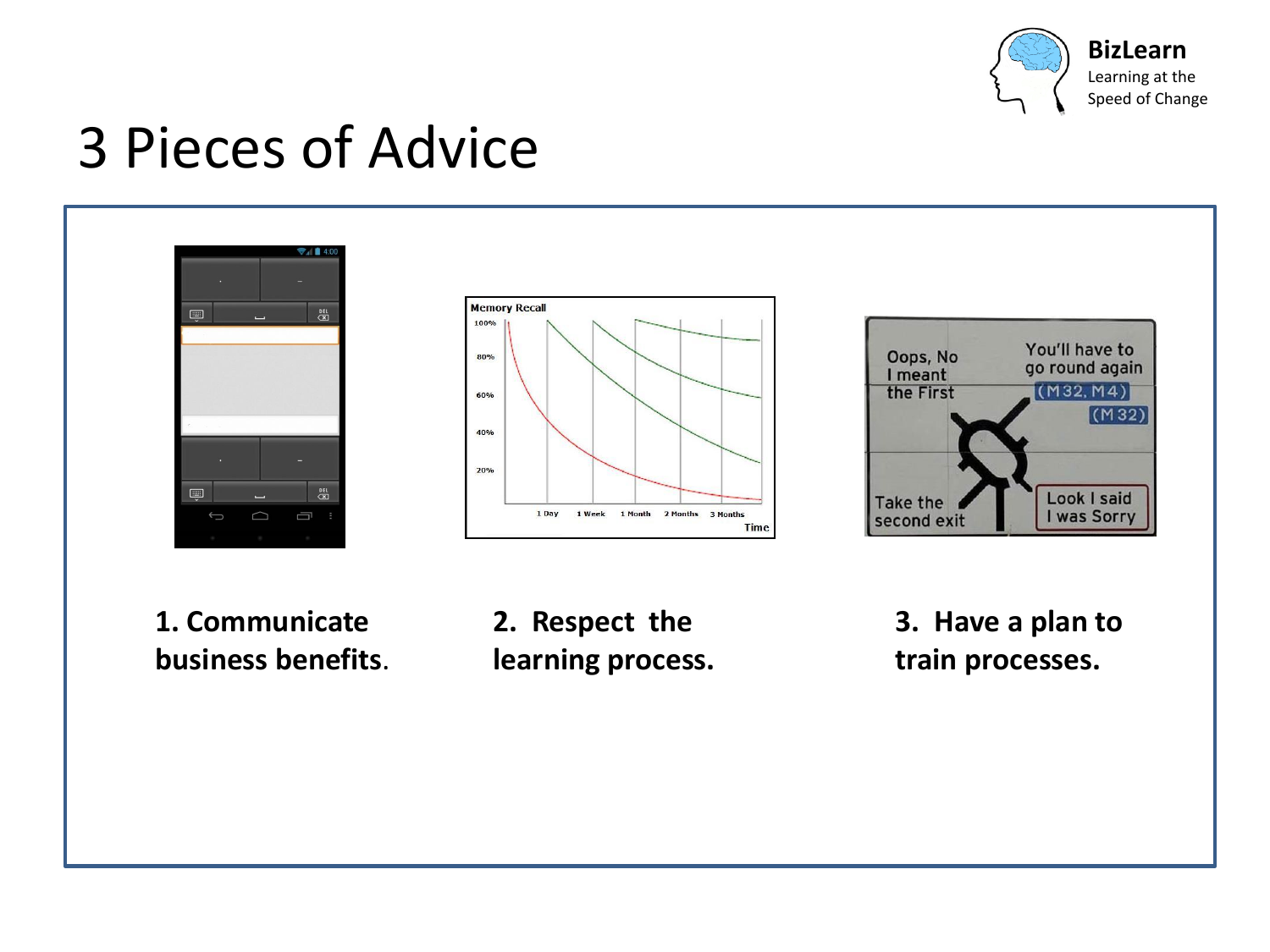

#### Need to know more? Resources:

- **1. "Leading Change", John P. Kotter**. Harvard Business Press, 1996. This is one of the seminal works on Change Management.
- **2. "Making Change Work", IBM, 2008**. Can be found on Slideshare or at: [http://www-07.ibm.com/au/pdf/making\\_change\\_work.pdf](http://www-07.ibm.com/au/pdf/making_change_work.pdf)
- **3. Prosci** is an organization that has developed a framework for managing change. There are other frameworks but, this is broadly used. Their web site is: Prosci.com.
- **4. CMBOK.** Like Project Management, Change Management is an evolving discipline. In 2013, the Change Management Institute published " The Effective Change Manager: The Change Management Body of Knowledge", www.change-management-institute.com